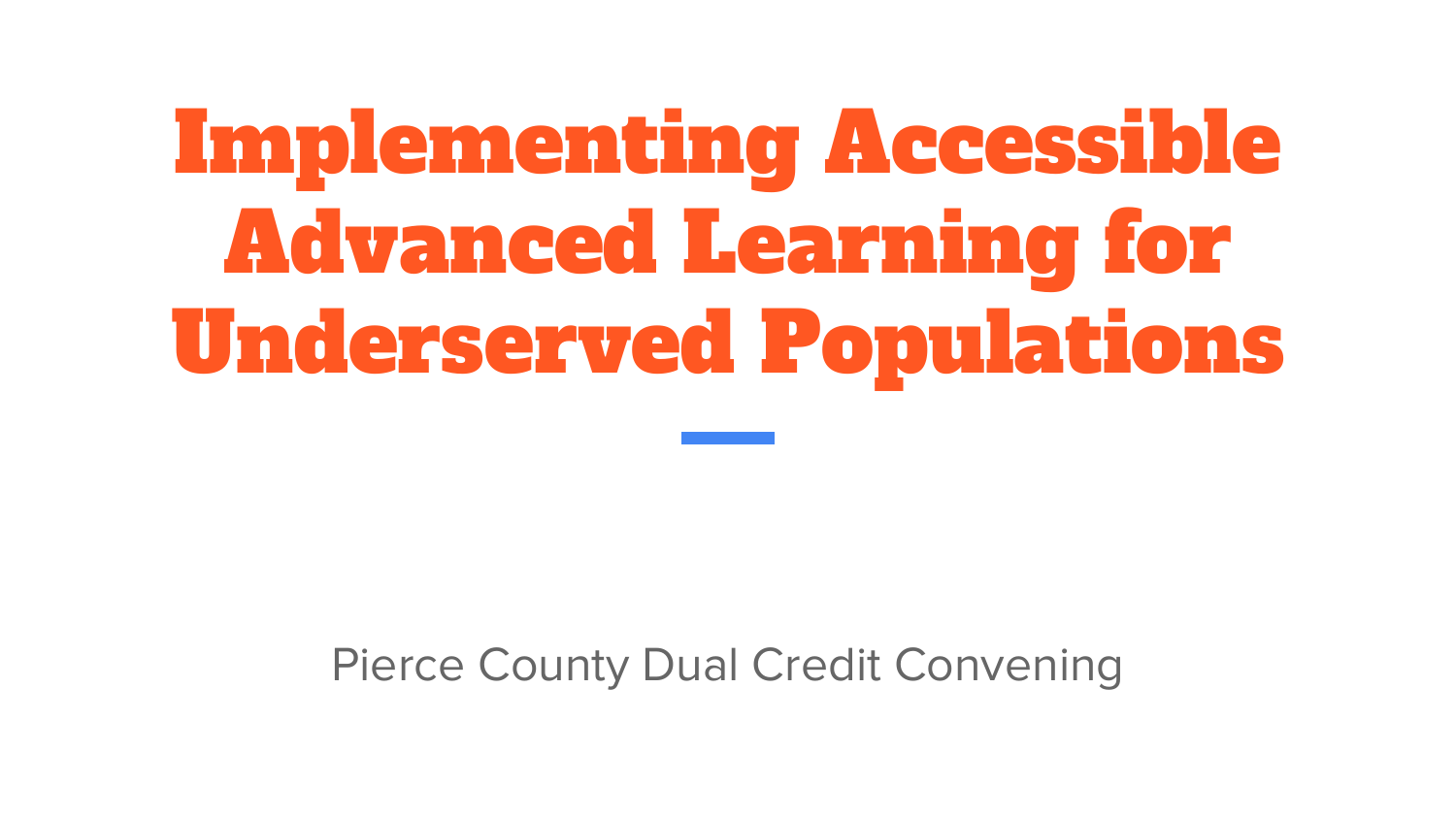## Our Objectives for this Session

We will discuss strategies and practices for increasing equity and access in dual credit programs.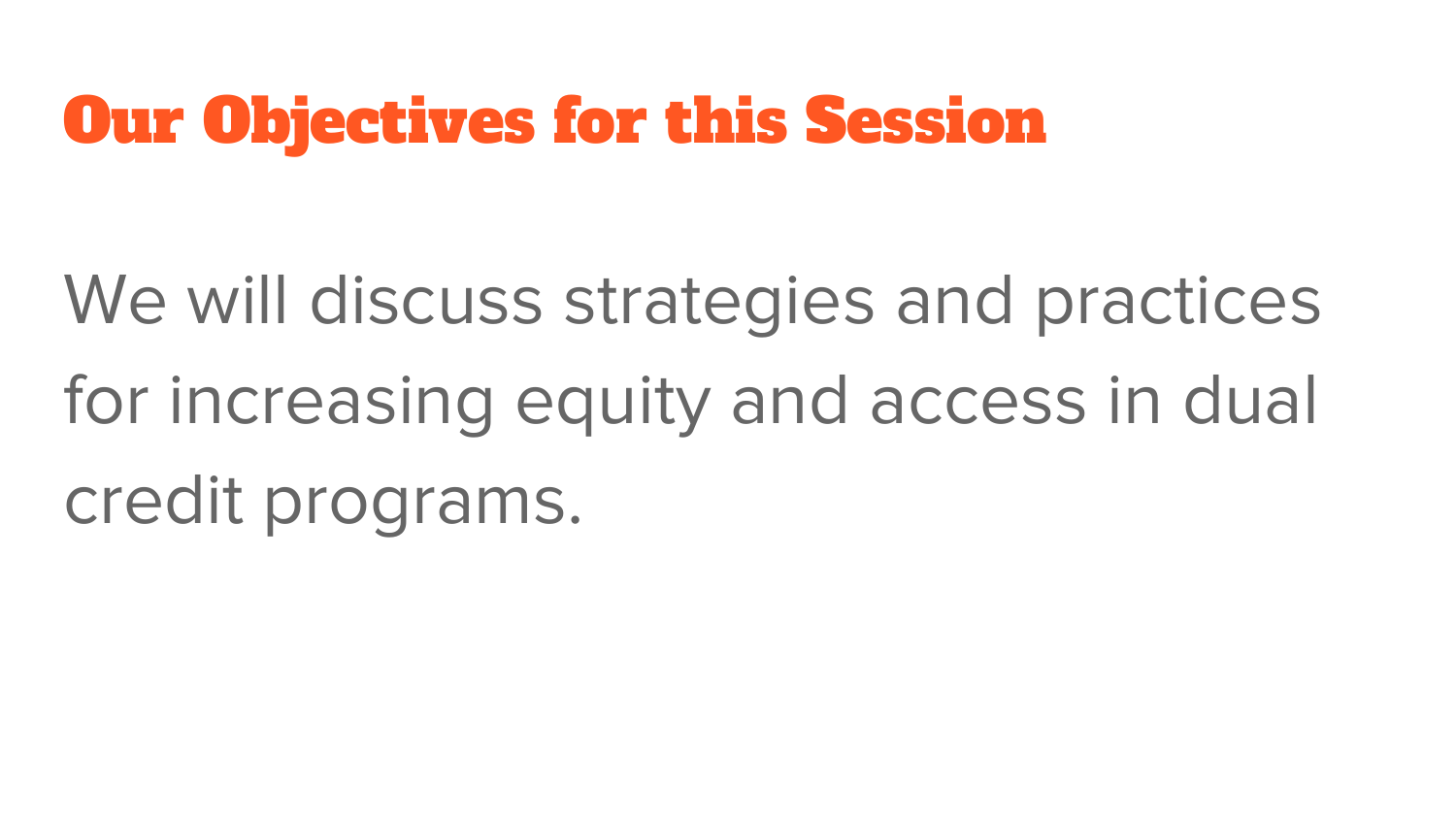## How do our expectations impact student performance?

- <http://m.thisamericanlife.org/radio-archives/episode/544/batman?act=0#act-0>
- [http://knkx.org/post/renaissance-beach-kplu-news-special-one-southeast-seattl](http://knkx.org/post/renaissance-beach-kplu-news-special-one-southeast-seattle-schools-turnaround) [e-schools-turnaround](http://knkx.org/post/renaissance-beach-kplu-news-special-one-southeast-seattle-schools-turnaround)

What implications do the findings of the rat study have for the way we implement Advanced and Dual-Credit programs in schools?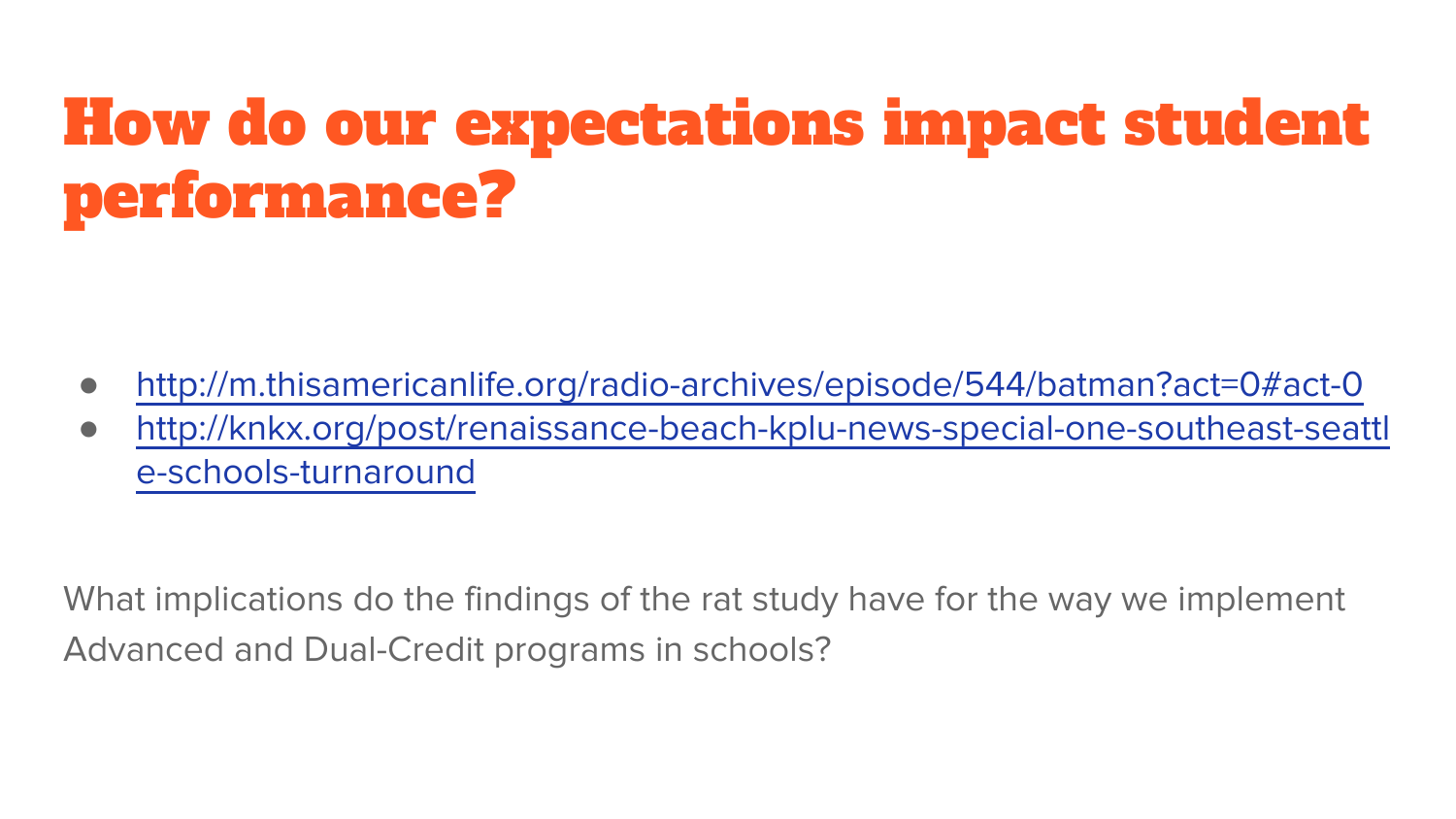Less than 1% of diverse public high schools in the US have proportional representation in their AP and IB classes

Why is this the case and what can we do about it?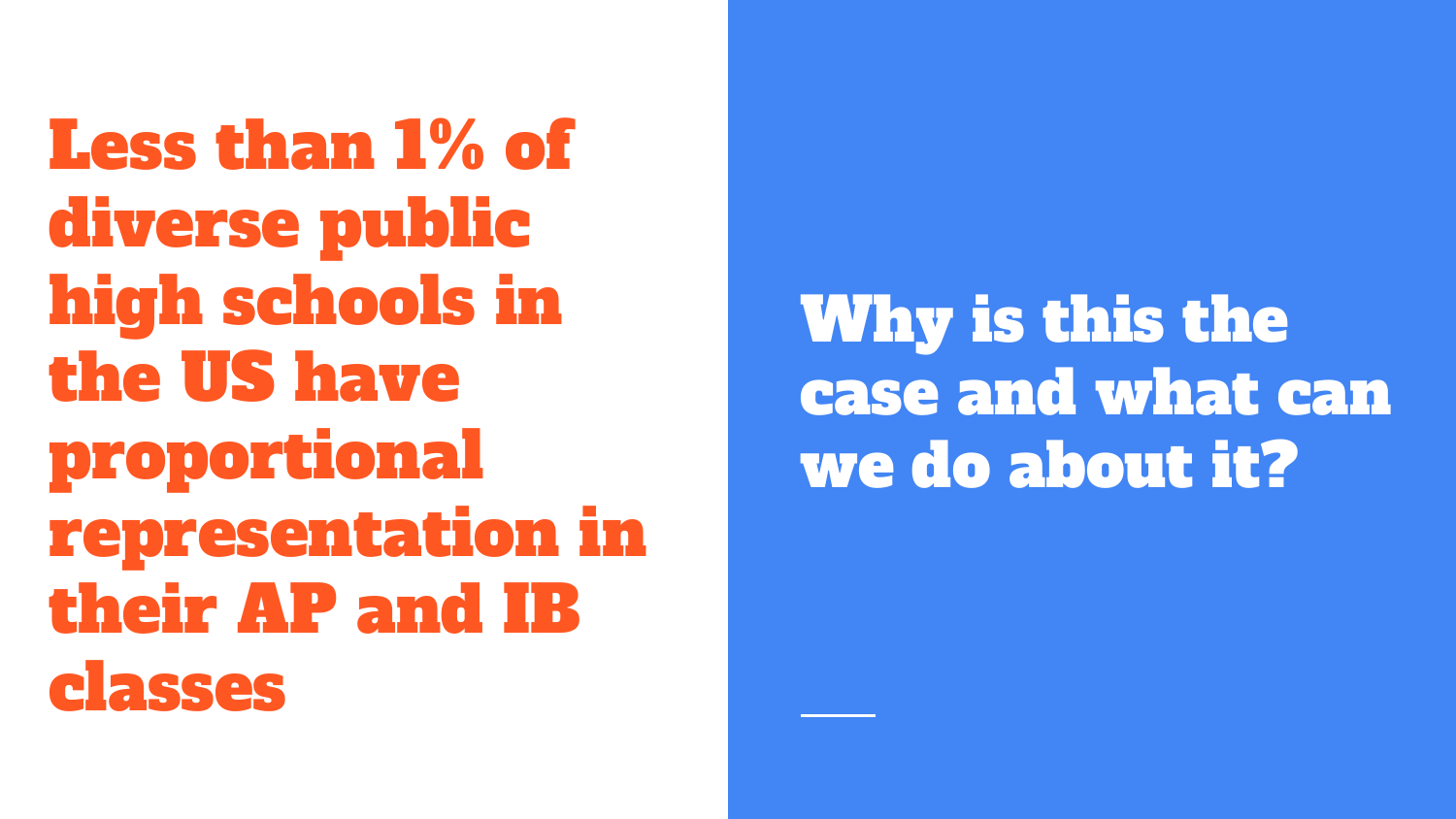## **Rainier Beach High School**

- 76% Students in low-income households
- 95% Students of Color
- 40% Students speaking a language other than English at home  $\bullet$
- 7 state basketball championships in the last 12 years

## **Then: 2011-12**

- 320 students in a building built for 1.200
- 1,600 students in attendance area
- 54% Graduation Rate

## **Now:** 2016-17

- 700 students (9-12)
- 65 Diploma Candidates (11th and 12th Grade)
- 100 Students taking at least one IB Exam
- 84% Graduation Rate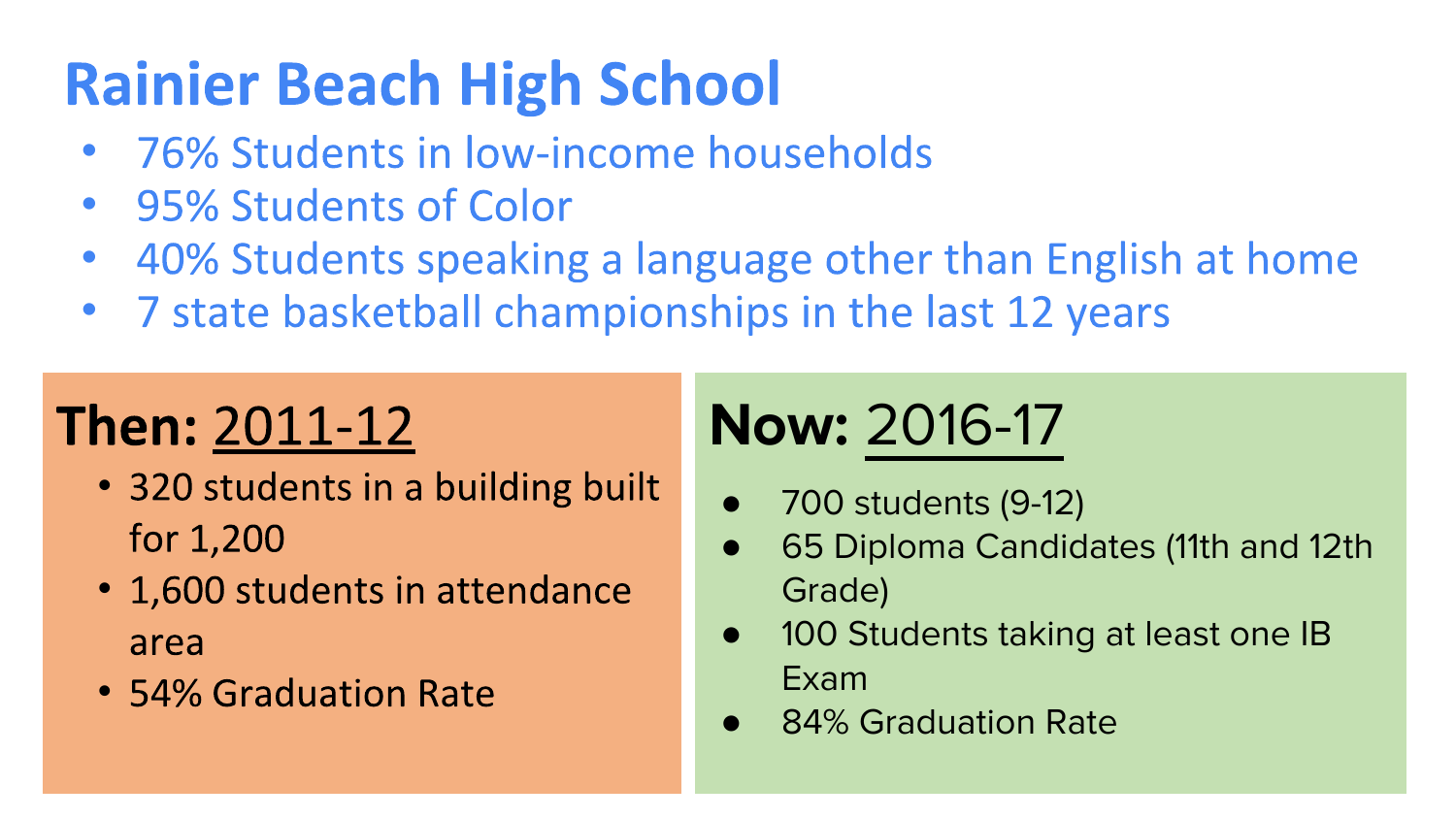#### Demographics and Information about Rainier Beach and IB

|                                                                            | <b>All Respondents</b> | <b>Full DP %</b> | 3+ Classes% |
|----------------------------------------------------------------------------|------------------------|------------------|-------------|
| African (Somali, Eritrean,<br>Ethiopian, Oromo, Kenyan,<br>Tigrinya, etc.) | 16.81%                 | 17.72%           | 13.04%      |
| <b>African-American</b>                                                    | 24.78%                 | 21.52%           | 30.43%      |
| <b>Asian</b>                                                               | 31.86%                 | 32.91%           | 34.78%      |
| <b>Hispanic/Latino</b>                                                     | 8.85%                  | 11.39%           | 0.00%       |
| <b>Multi Racial</b>                                                        | 10.62%                 | 10.13%           | 13.04%      |
| <b>Pacific Islander</b>                                                    | 6.19%                  | 5.06%            | 8.70%       |
| <b>White</b>                                                               | 0.88%                  | 1.27%            | 0.00%       |

How many IB classes do YOU want next year? (113 responses)

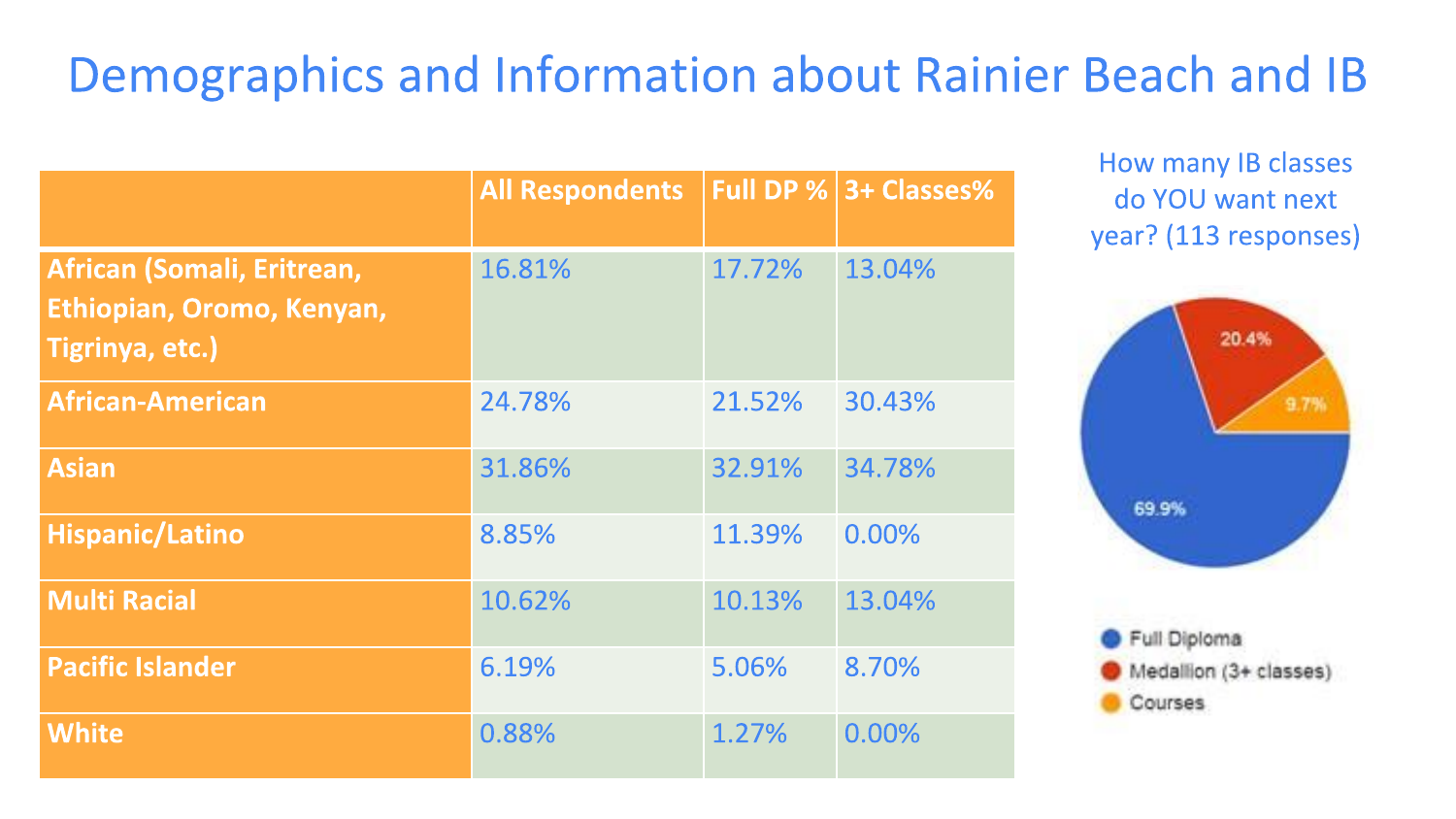• DP students from Title I schools enroll in college at much higher rates than the national averages.

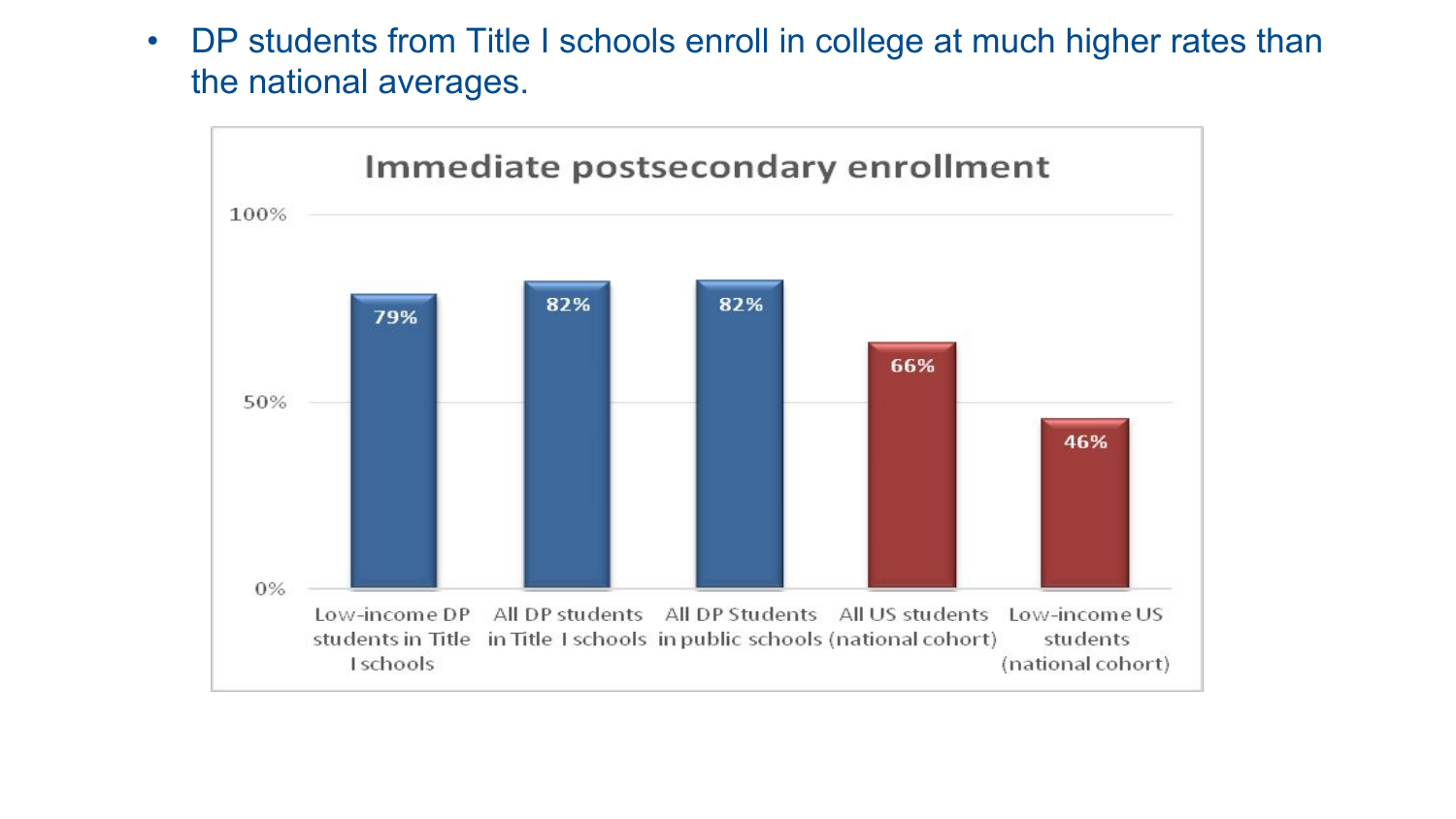

#### © International Baccalaureate Organization, 2015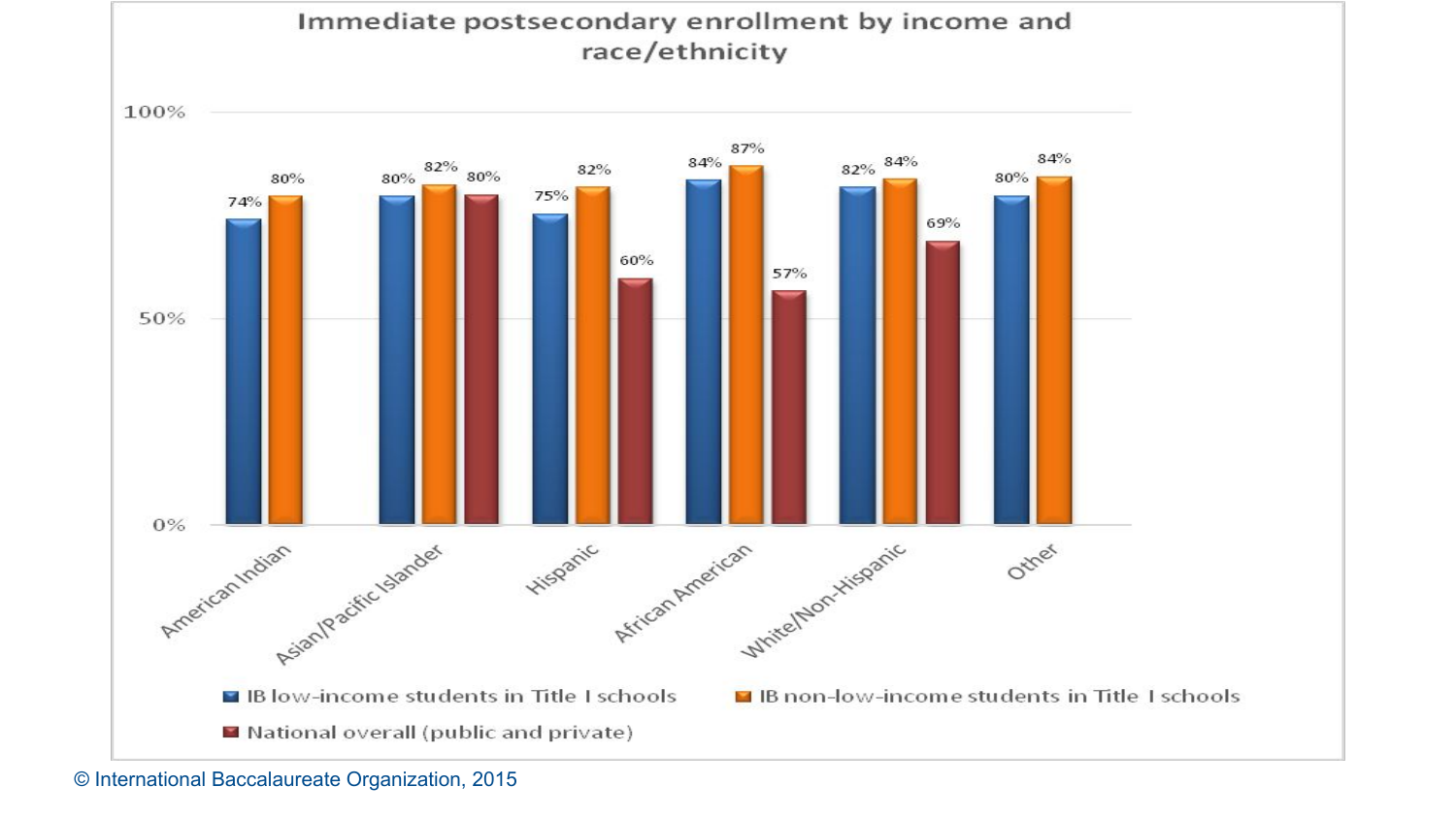### University graduation rates

#### **Percentage of Students Graduating from a 4-Year University\* Within 6 Years**



\**Source: US Census, the Integrated Postsecondary Education Data System (IPEDS) of NCES, and the National Student Clearinghouse*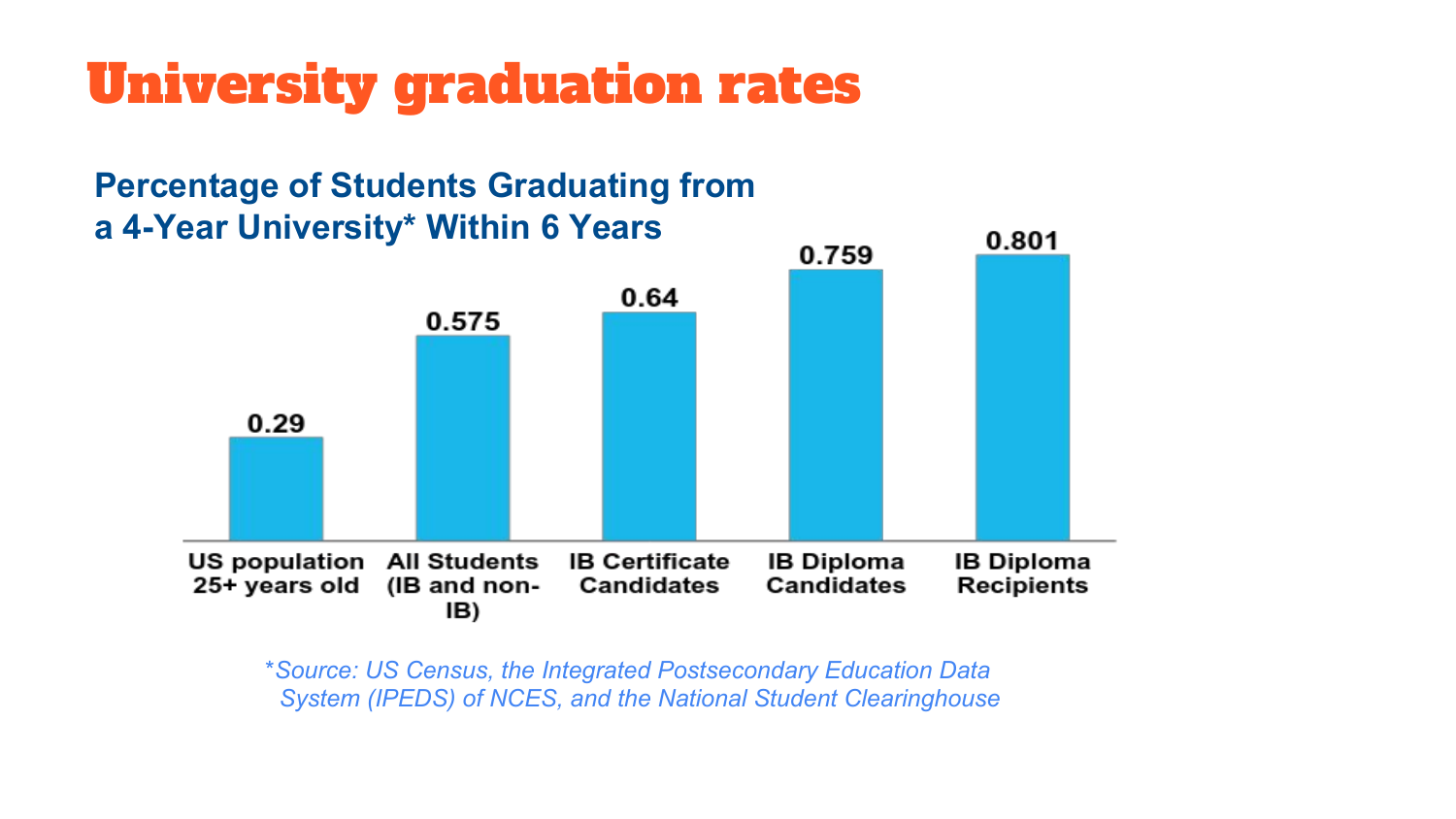Just putting more students in Advanced Learning or Dual Credit classes by itself isn't a magic solution...

Success in serving low-income and traditionally marginalized students depends on how the program is implemented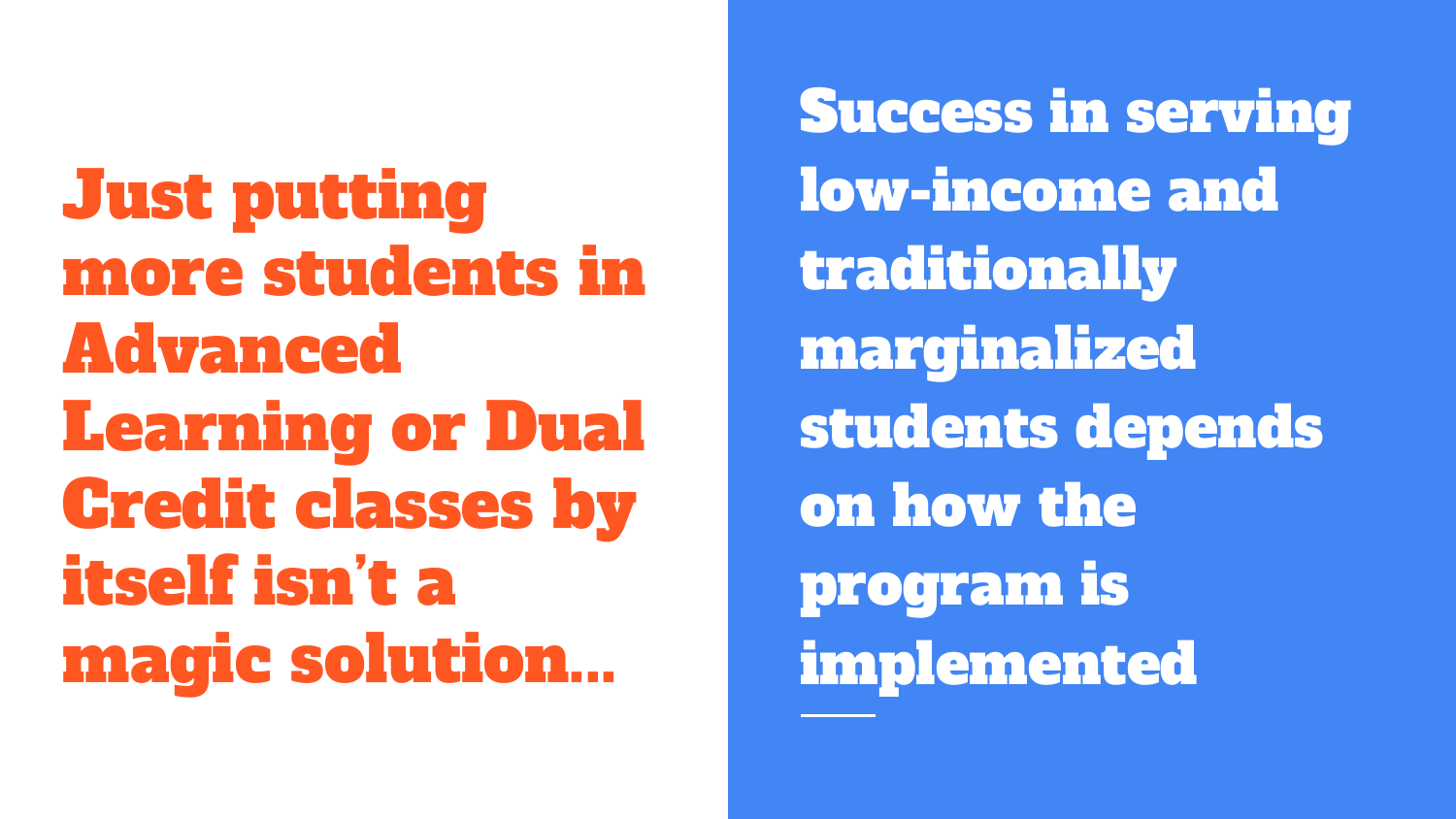#### **Knowledgeable and Supportive Leadership**

- **● Leadership understands program requirements and has been trained in equity**
- **● Adequate time and both financial and human resources are dedicated to the program**
- **● Leadership holds and communicates vision of success for every student**

### **Engaging and Culturally Responsive Curriculum**

- **● Students can see themselves in the curriculum**
- **● Student-centered classrooms**
- **● Inquiry-based instruction**

In what ways is your program successful in implementing these elements? Where is there need for growth?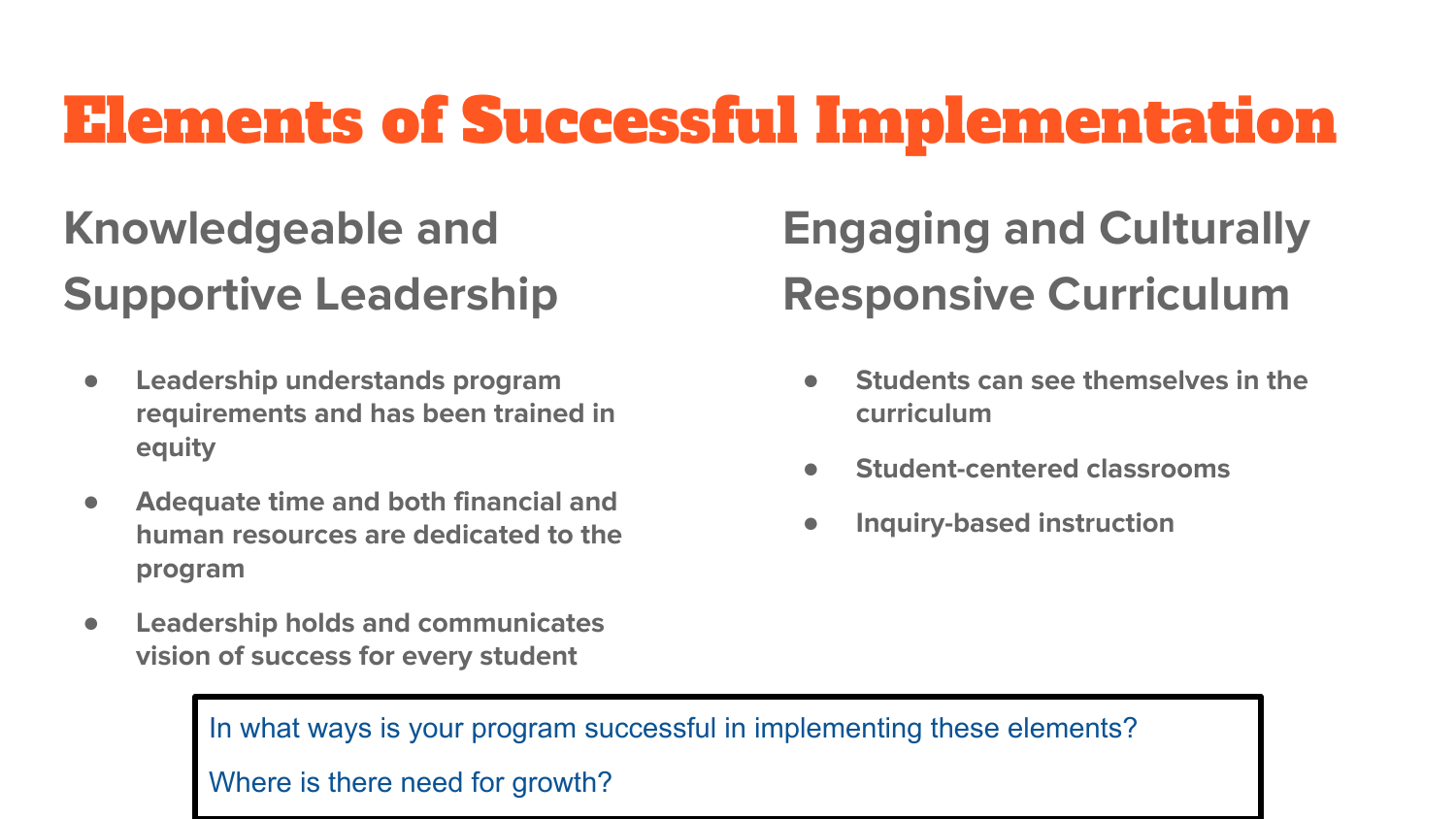#### **Elimination of Gatekeeping**

- **● Students are actively recruited**
- **● No "testing in"**
- **● Minimized tracking**
- **● Staff consistently spread message that all students can be successful in program**

In what ways is your school successful in **Example 2** and now it will prepare student implementing. implementing these elements?

Where is there need for growth?

#### **Preparation Begins At the Earliest Grade Possible**

- **9th and 10th grade teachers are trained in their subject area**
- **Assessments and curriculum at earlier grades is modeled off of most challenging assessments**
- **● Teachers draw explicit links between what students are doing in earlier grades and how it will prepare students for**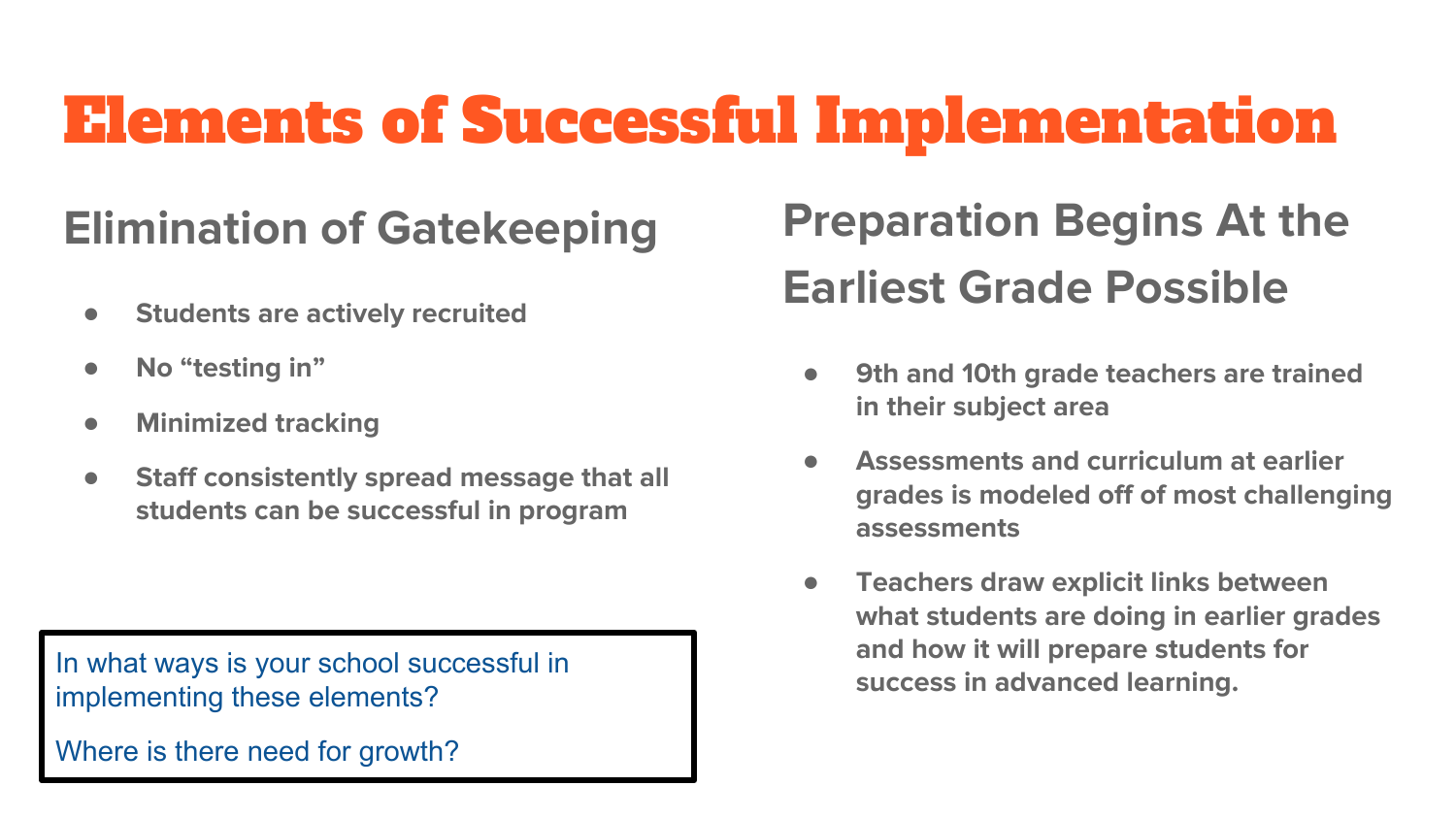#### **Grading Practices that Support Academic Risk-taking**

- **● "Motivation does not bring success; Success brings motivation"**
- **● Lots of self-assessment and low-stakes assessments**
- **● Grades reflect skills and understanding, not behaviors**
- **● No punitive grading**

In what ways is your school successful in **and grade-level teams** implementing these elements?

Where is there need for growth?

**Collaborative Planning/Vertical and Horizontal Alignment of Curriculum**

- **● Time for collaborative planning embedded in teachers' schedules**
- **● Teachers develop common assessments and examine data to determine coordinated instructional interventions**
- **● Planning happens both in departments**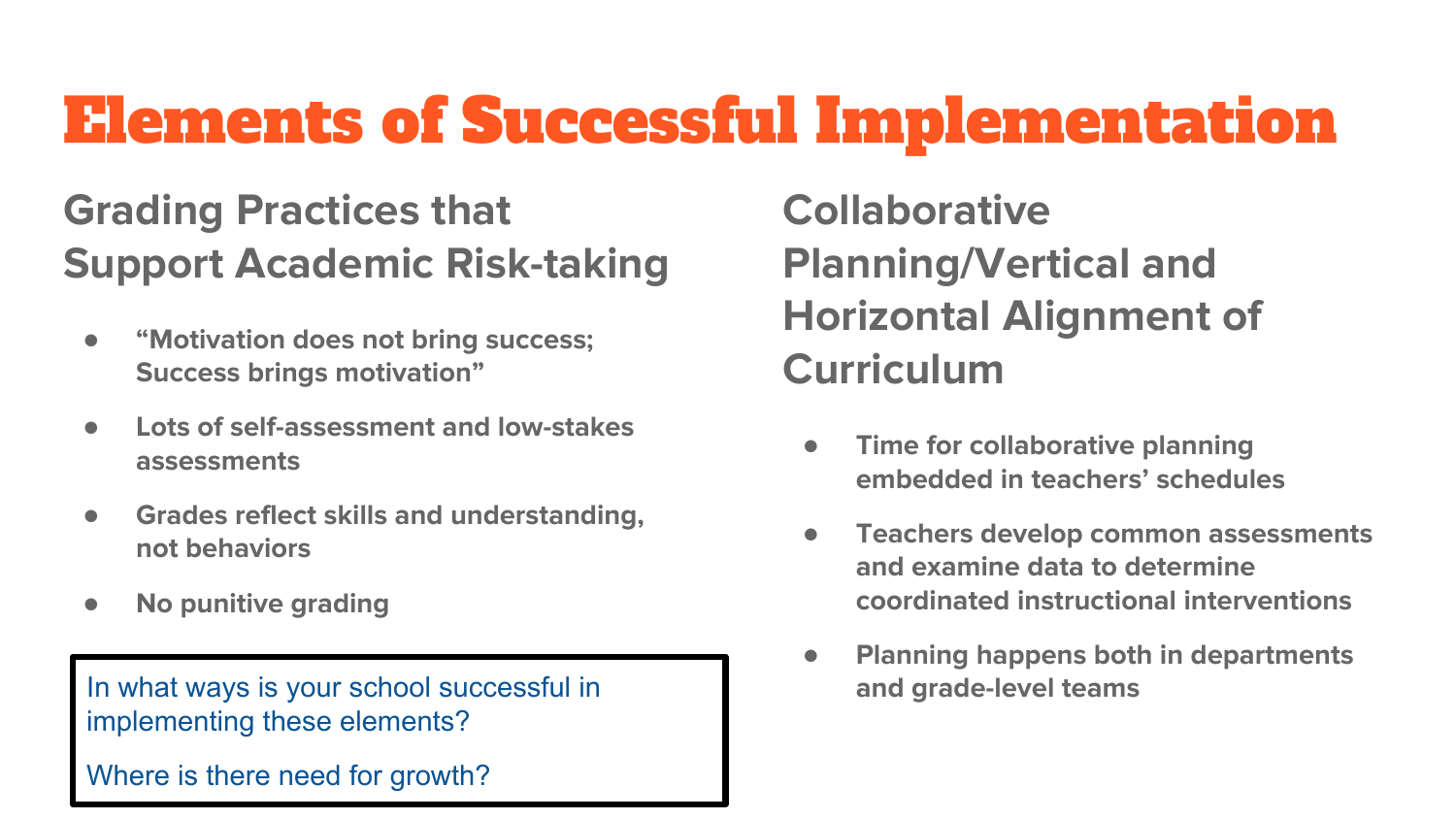#### **Community and Family Outreach**

- **● Outreach focused on families/community groups least likely to be engaged in school**
- **● Outreach conducted outside of the school in places families already gather (churches, community centers, etc.)**
- **● Involve the community in the school (recruit community mentors for CAS, tutoring)**
- **● Show don't tell**

#### **Collective (student, staff, community) Ownership and Pride in the Program**

- **● Recruit students and community members to lead information sessions**
- **● Distributed leadership (teacher leaders)**
- **● Involve student voice in every level of the program decision-making**

In what ways is your school successful in implementing these elements?

Where is there need for growth?